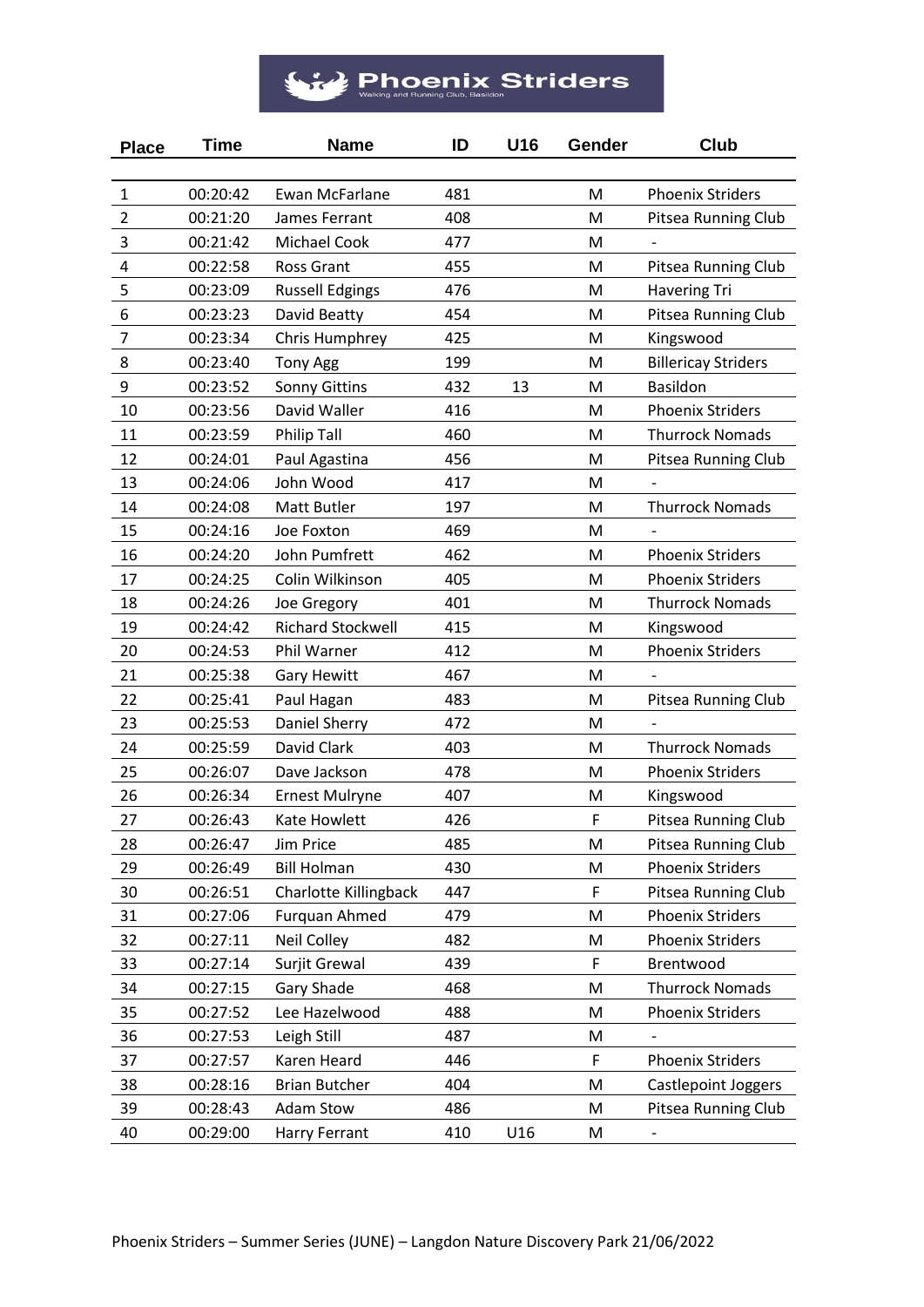## $\mathcal{H}$  Phoenix Striders

| <b>Place</b> | <b>Time</b> | <b>Name</b>            | ID  | U16 | Gender | Club                    |
|--------------|-------------|------------------------|-----|-----|--------|-------------------------|
|              |             |                        |     |     |        |                         |
| 41           | 00:29:04    | <b>Grace Hewitt</b>    | 484 |     | F      | Pitsea Running Club     |
| 42           | 00:29:16    | David Davidson         | 475 |     | M      | Pitsea Running Club     |
| 43           | 00:29:22    | <b>Tim Smith</b>       | 424 |     | M      |                         |
| 44           | 00:29:27    | James McBride          | 429 |     | M      | <b>Phoenix Striders</b> |
| 45           | 00:29:35    | Robert Monger          | 452 |     | M      | <b>Phoenix Striders</b> |
| 46           | 00:29:43    | <b>Steve Lovett</b>    | 193 |     | M      | <b>Phoenix Striders</b> |
| 47           | 00:29:45    | Val Sewell             | 440 |     | F      | <b>Thurrock Nomads</b>  |
| 48           | 00:29:47    | <b>Bob Mills</b>       | 480 |     | M      | <b>Thurrock Nomads</b>  |
| 49           | 00:29:49    | Faatemah Piperdy       | 200 |     | F      | Pitsea Running Club     |
| 50           | 00:30:15    | <b>Tillie Cooper</b>   | 427 |     | F      | Pitsea Running Club     |
| 51           | 00:30:27    | Peter Tree             | 428 |     | M      | Brentwood               |
| 52           | 00:30:45    | Hiren Amin             | 431 |     | M      | Pitsea Running Club     |
| 53           | 00:31:14    | John White             | 458 |     | M      | Pitsea Running Club     |
| 54           | 00:31:17    | Andy Body              | 420 |     | M      | <b>Phoenix Striders</b> |
| 55           | 00:31:18    | Karen Dymock           | 402 |     | F      | <b>Phoenix Striders</b> |
| 56           | 00:31:41    | <b>Heather Samson</b>  | 423 |     | F      | Kingswood               |
| 57           | 00:31:42    | Nadine Langham         | 471 |     | F      | Kingswood               |
| 58           | 00:31:48    | <b>Steve Ferrant</b>   | 409 |     | M      |                         |
| 59           | 00:31:56    | <b>Rachel Gittens</b>  | 433 |     | F      | <b>Phoenix Striders</b> |
| 60           | 00:32:17    | Ashleigh Dobson        | 461 |     | F      |                         |
| 61           | 00:32:21    | Vikki Vincent          | 442 |     | F      | <b>Phoenix Striders</b> |
| 62           | 00:32:37    | <b>Trev Peterson</b>   | 422 |     | M      | Pitsea Running Club     |
| 63           | 00:32:57    | <b>Phil Baker</b>      | 438 |     | M      | <b>Thurrock Nomads</b>  |
| 64           | 00:32:57    | Sarah Grager           | 473 |     | F      | Pitsea Running Club     |
|              |             | Michael                |     |     |        |                         |
| 65           | 00:33:01    | Groombridge            | 474 |     | M      | Pitsea Running Club     |
| 66           | 00:33:28    | Chris Maskell          | 194 |     | M      | <b>Phoenix Striders</b> |
| 67           | 00:33:39    | <b>Joy Leader</b>      | 437 |     | F      | <b>Phoenix Striders</b> |
| 68           | 00:33:54    | <b>Marion Breeze</b>   | 470 |     | F      | Pitsea Running Club     |
| 69           | 00:33:55    | <b>Richard Sneader</b> | 413 |     | M      | <b>Thurrock Nomads</b>  |
| 70           | 00:33:56    | Chris Shaw             | 459 |     | M      | <b>Thurrock Nomads</b>  |
| 71           | 00:34:26    | Katie Weir             | 419 |     | F      | Pitsea Running Club     |
| 72           | 00:34:39    | Peter Woodard          | 466 |     | M      | <b>Thurrock Nomads</b>  |
| 73           | 00:34:45    | Dave Mullender         | 414 |     | M      | Pitsea Running Club     |
| 74           | 00:34:57    | Duncan Russell         | 445 |     | M      | <b>Phoenix Striders</b> |
| 75           | 00:35:48    | <b>Wendy Turpin</b>    | 453 |     | F      | <b>Thurrock Nomads</b>  |
| 76           | 00:36:01    | Vicky Pound-Firth      | 400 |     | F      | <b>Phoenix Striders</b> |
| 77           | 00:36:04    | Karen McKay            | 411 |     | F      |                         |
| 78           | 00:36:06    | Anne Peterson          | 421 |     | F      | Pitsea Running Club     |
| 79           | 00:36:15    | Ian Mitzen             | 443 |     | M      | <b>Phoenix Striders</b> |
| 80           | 00:36:22    | Katie Darby            | 464 |     | F      | Pitsea Running Club     |